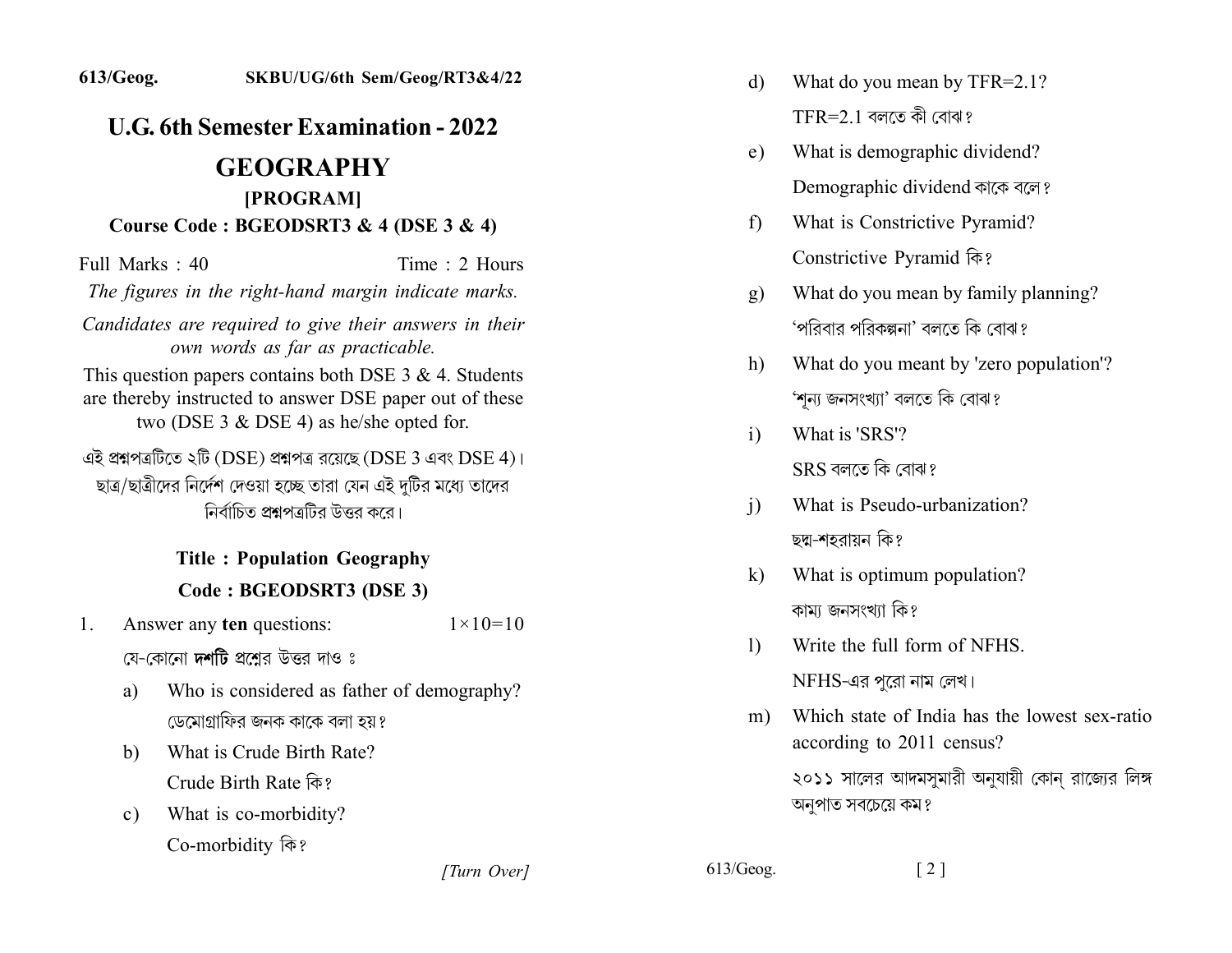What are the 'pull factors' of urbanization in  $n)$ India?

ভারতে শহরায়নের 'আকর্ষক উপাদান' গুলি কি কি?

- What do you mean by 'Morbidity'?  $\Omega$ ) 'মরনশীলতা' বলতে কি বোঝ?
- Answer any five questions:  $2^{\circ}$  $2 \times 5 = 10$ য়ে-কোনো **পাঁচটি** প্রশ্নের উত্তর দাও ঃ
	- What are the different sources of population a) data? জনসংখ্যা data-র বিভিন্ন উৎসগুলি কি কি?
	- What do you mean by room density?  $b)$ গৃহ ঘনত্ব (room density) বলতে কী বোঝ?
	- How do you measure dependency ratio?  $\mathbf{c}$ ) Dependency ratio কিভাবে পরিমাপ করবে?
	- What is brain drain? d) Brain drain कि?
	- What are the reasons of higher death rate in  $e)$ developing countries? উন্নয়নশীল দেশগুলিতে অধিক মৃত্যুহারের কারণগুলি লেখ।
	- What are the problems associated with the use  $f$ of census data?

```
আদমশুমারী তথ্য ব্যবহারের সমস্যাগুলি লেখ।
```
- What is 'Transhumance'?  $g)$ 'ঋতুগত পরিব্রাজন' কি?
- What is 'Cohort'?  $h)$ Cohort কি?
- Answer any two questions:  $5 \times 2 = 10$  $3<sub>1</sub>$ যে-কোনো দটি প্রশ্নের উত্তর দাও ঃ
	- Describe the population problems of a) development countries. উন্নত দেশসমূহের জনসংখ্যা সংক্রান্ত সমস্যাগুলি আলোচনা কর।
	- Illustrate the trends of Indian urbanization  $h)$ ভারতের শহরায়নের গতিপ্রকৃতি ব্যাখ্যা কর।
	- Distinguish between population geography and  $\mathbf{c}$ ) demography.

জনসংখ্যা ভূগোল ও ডেমোগ্রাফির মধ্যে পার্থক্য কর।

- Answer any **one** question:  $4_{\ldots}$  $10 \times 1 = 10$ য়ে-কোনো **একটি** প্রশ্নের উত্তর দাও ঃ
	- Explain the population policy of India. a) ভারতবর্ষের জাতীয় জনসংখ্যা নীতি সম্পর্কে আলোচনা কর।
	- What are the causes of migration? Discuss the b) impact of Covid-19 pandemic on migration in brief.  $5 + 5$

পরিব্রাজন এর কারণগুলি লেখ। পরিব্রাজন এর ওপর করোনা-১৯ অতিমারির প্রভাব সংক্ষেপে আলোচনা করো।

 $613/Geog.$ 

 $613/Geog.$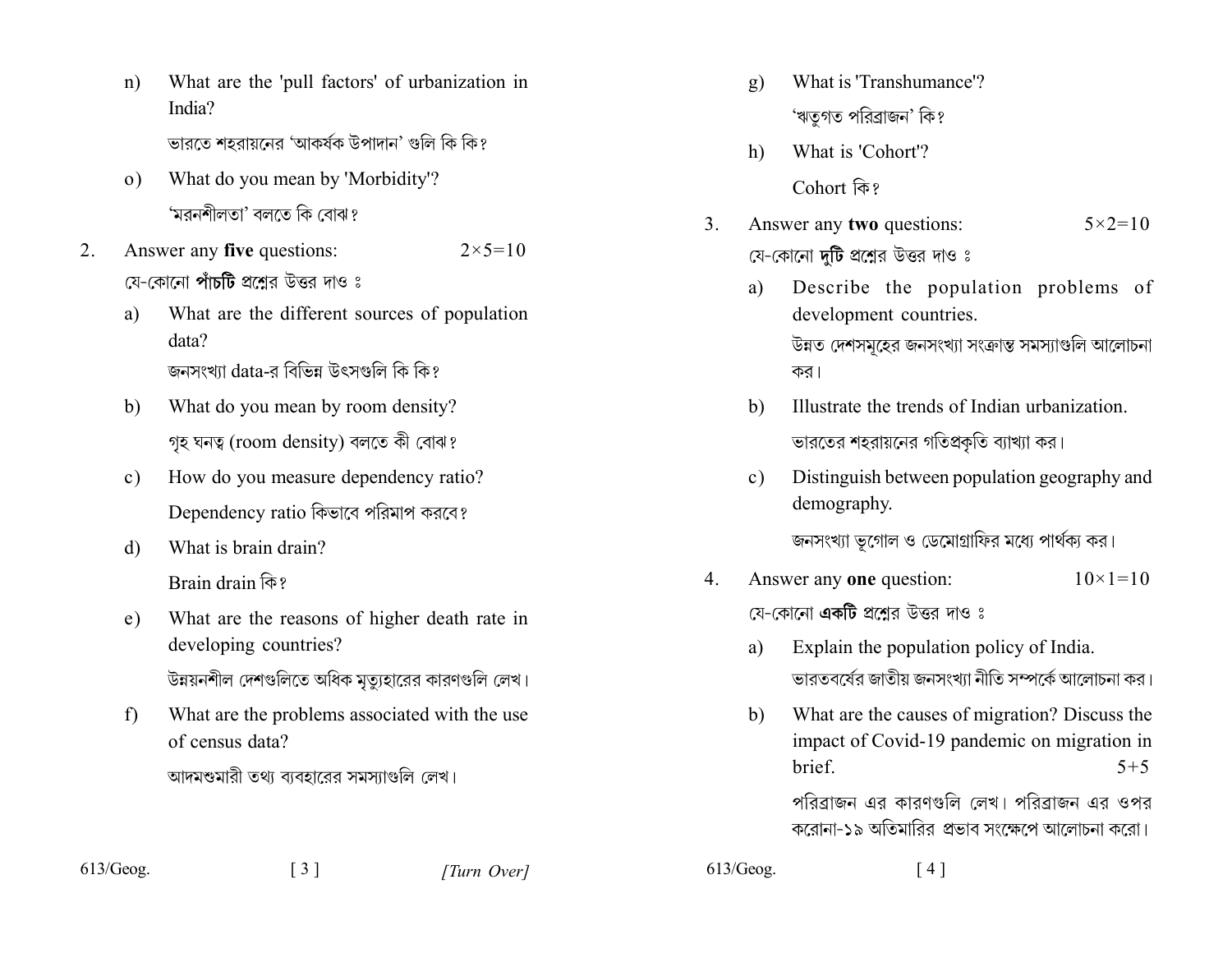Briefly describe the Malthusian theory of  $\mathbf{c})$ population growth.

জনসংখ্যা সংক্রান্ত 'ম্যালথাসের' তত্তুটি সংক্ষেপে ব্যাখ্যা কর।

#### **Title: Geography of Tourism**

#### Code: BGEODSRT4 (DSE 4)

- Answer any ten questions:  $1 \times 10 = 10$  $1_{-}$ 
	- যে-কোনো **দশটি** প্রশ্রের উত্তর দাও ঃ
	- Who are called 'tour operator'? a) কাদের 'tour operator' বলা হয়?
	- What is the difference between 'tour' and  $b)$ 'travel'?

'Tour' এবং 'travel'-এর মধ্যে পার্থক্য কি?

- What is 'alternative tourism'?  $c)$ 'alternative tourism' कि?
- What do you mean by 'heritage place'?  $\mathbf{d}$ 'Heritage place' বলতে কি বোঝ?
- What do you mean by 'tourist satisfaction'?  $e)$ 'Tourist satisfaction' বলতে কি বোঝ?
- What do you mean by leisure?  $f$ 'Leisure' বলতে কি বোঝ?
- What is 'galloping route'? g) 'Galloping route' कि?
- Define tourism geography. h) পর্যটন ভূগোলের সংজ্ঞা দাও।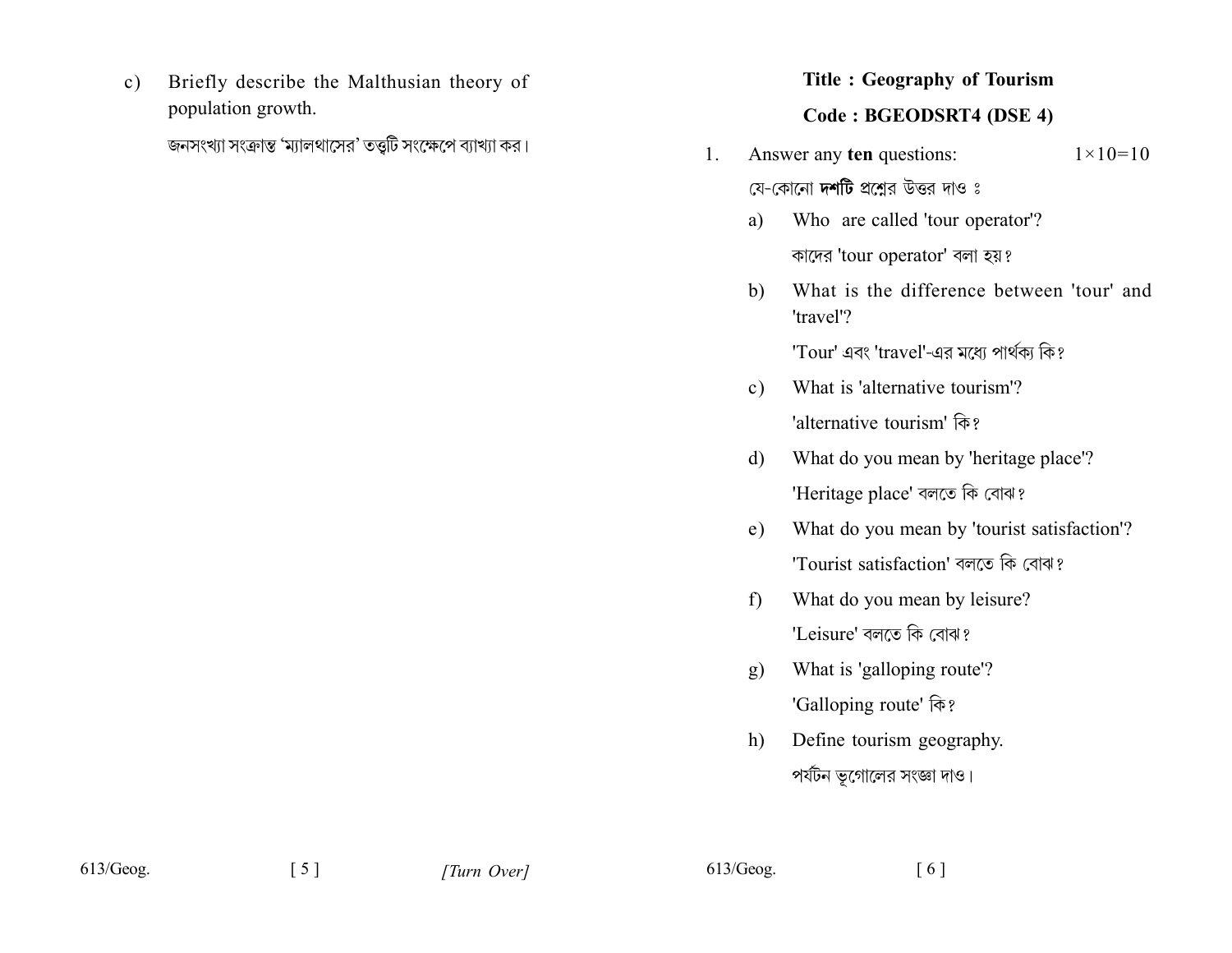- $\mathbf{i}$ Name any one medical-tourism place in India. ভারতবর্ষের যে-কোনো একটি medical-tourism স্থানের নাম লেখ।
- What is the role of geography in tourism?  $j)$ পর্যটনে ভগোলের ভূমিকা কি?
- What are the three geographical elements of  $\bf k$ tourism? পর্যটনের তিনটি ভৌগোলিক উপাদান কি কি?
- $\mathbf{D}$ What is the relationship between tourism and geography? পর্যটন ও ভূগোলের মধ্যে সম্পর্ক কি?
- What is the geographic factors that affect  $m$ ) tourism?

কোন ভৌগলিক কারনগুলি পর্যটনের উপর প্রত্যক্ষভাবে প্রভাব বিস্তার করে?

- What are the nine pillars of tourism?  $n)$ পর্যটনের নয়টি স্তম্ভ কি কি?
- Define 'Ecotourism'  $\Omega$ ) 'ইকোটুরিজমের' সংজ্ঞা দাও।
- Answer any five questions:  $2_{-}$  $2 \times 5 = 10$ য়ে-কোনো **পাঁচটি** প্রশ্রের উত্তর দাও ঃ
	- What is geomorphosite tourism? a) Geomorphosite tourism বলতে কি বোৰা?
- $613/Geog.$

 $613/Geog.$ 

- State the role of internet in tourism. b) পর্যটনের ক্ষেত্রে ইন্টারনেটের ভূমিকা লেখ।
- What are the categories of Indian Hotels?  $c)$ ভারতীয় হোটেলের শ্রেণীগুলি কি কি?
- What are the goals for tourism development? d) পর্যটন উন্নয়নের লক্ষ্যগুলি কি কি?
- What is the full form of WTTC?  $e)$  $WTTC$ -এর সম্পূর্ণ নাম কি?
- Define Heritage-tourism. f) ঐতিহ্য-পর্যটনের সংজ্ঞা দাও।
- What is international and domestic tourism?  $\mathbf{g}$ ) আন্তর্জাতিক এবং দেশীয় পর্যটন কি?
- What is regional tourism? h) আঞ্চলিক পৰ্যটন কি?
- Answer any two questions:  $5 \times 2 = 10$  $3<sub>1</sub>$ যে-কোনো **দুটি** প্রশ্নের উত্তর দাও ঃ
	- Discuss about the effect of tourism on a) economy and environment. অর্থনীতি ও পরিবেশের ওপর পর্যটনের প্রভাব আলোচনা কর।
	- What are the characteristics of sustainable b) tourism?

সস্থায়ী পর্যটনের বৈশিষ্ট্যগুলি কি কি?